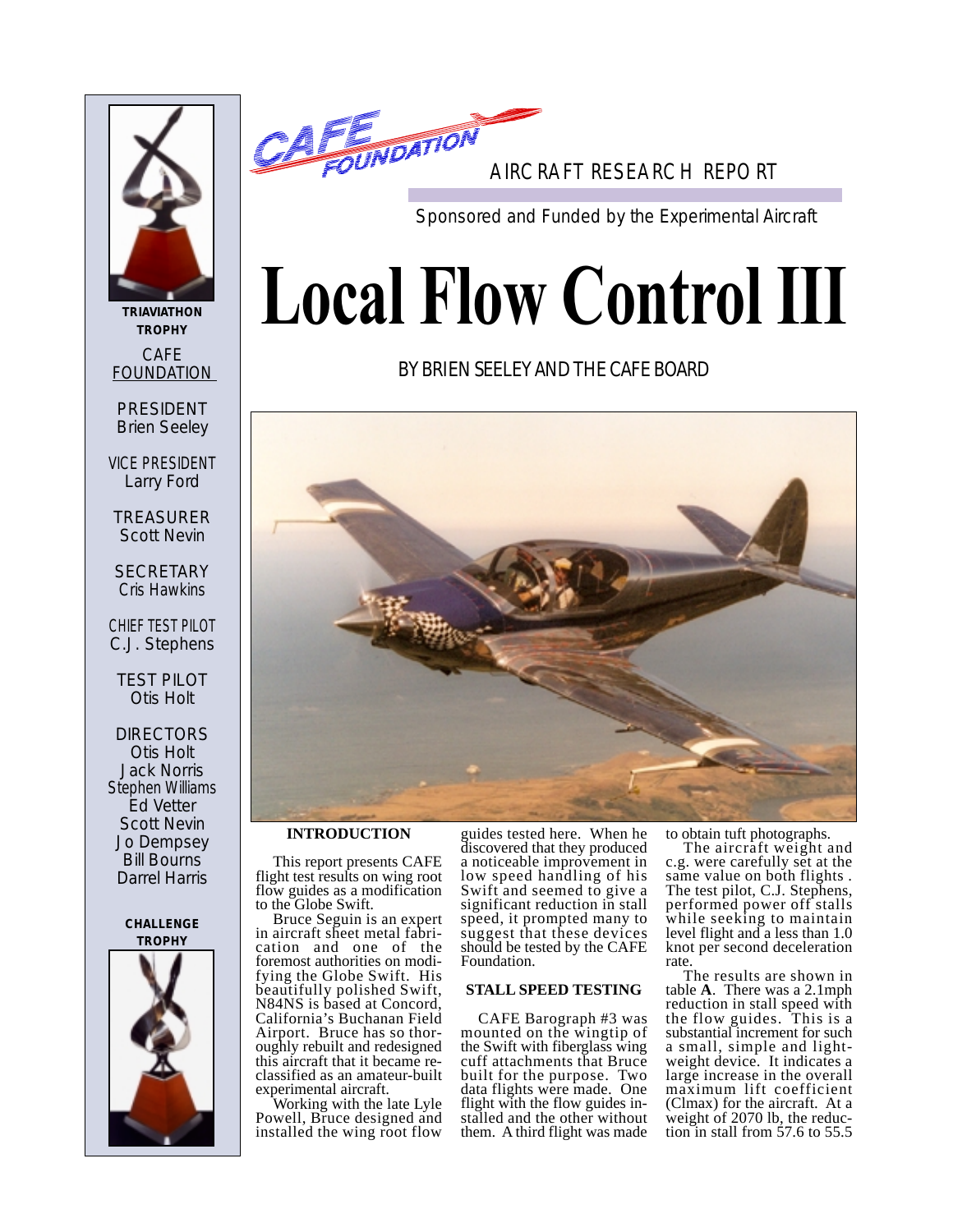

The wing root flow guide installed on the side of the fuse-



angle of attack. The Swift's high taper ratio and relatively large wing root chord exaggerate this effect compared to what would occur on aircraft with non-tapered wings of shorter chord.

Many aircraft are purposely designed to have their wing root stall first so that the outer wing panel's ailerons will re-

mph equates to an increase in maximum lift coefficient from 1.85 to 1.99. To place this 2.1 mph stall speed improvement in perspective, the flow guides acts as if they had added 10 square feet to the wing area of the Swift while being no more than 0.3 square feet in area themselves. Put another way, the wing root flow guides allow this Swift to carry 159 pounds more weight and maintain the same 57.6 mph stall speed recorded without the guides. The flow guides increase this aircraft's CAFE Triaviathon score from 85 to 95.6, further emphasizing the nifty way that they enhance lift.

The flow guides cause the wing root's upper surface airflow to remain attached when it otherwise would separate at stall

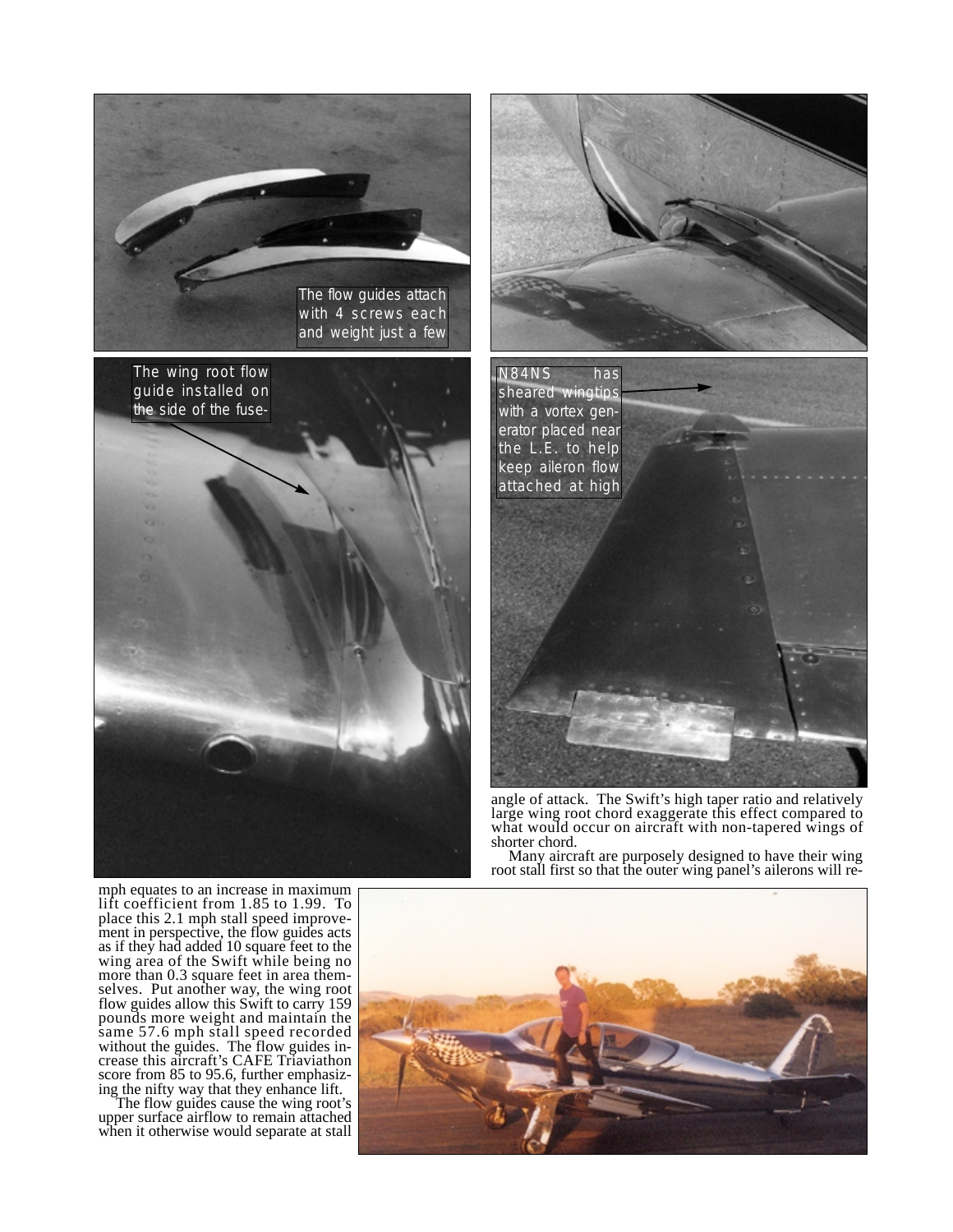

Swift builder/owner Bruce Seguin, left, and CAFE Foundation President Brien Seeley share a light moment during the flight testing.

main effective for recovery during the stall. If using a wing root flow guide allowed an aircraft to stall at a higher angle of attack, one at which the ailerons were no longer effective, a stall recovery problem could be the re-

| Table A.                                                |                                                          |           |          |
|---------------------------------------------------------|----------------------------------------------------------|-----------|----------|
|                                                         | Swift N84NS at 2070 lb. Stall progression power off with |           |          |
| full flaps and gear down. (~132 square feet wing area.) |                                                          |           |          |
| Data clock                                              | Pressure alt.                                            | Sink, fps | CAS, mph |
| With flow guides                                        |                                                          |           |          |
| 14:11:34                                                | 7463                                                     | 1.3       | 58.48    |
| 14:11:35                                                | 7463.7                                                   | 0.7       | 57.46    |
| 14:11:36                                                | 7461                                                     | $-2.7$    | 57.03    |
| 14:11:37                                                | 7454.9                                                   | $-6.1$    | 56.18    |
| 14:11:38                                                | 7452.9                                                   | $-2$      | 55.89    |
| 14:11:39                                                | 7444.8                                                   | $-8.1$    | 55.93    |
| 14:11:40                                                | 7437.3                                                   | $-7.5$    | 55.5     |
| 14:11:41                                                | 7429.9                                                   | $-7.4$    | 56.46    |
| 14:11:42                                                | 7420.4                                                   | $-9.5$    | 58.48    |
| 14:11:43                                                | 7404.2                                                   | $-16.2$   | 61.01    |
| 14:11:44                                                | 7382.7                                                   | $-21.5$   | 63.61    |
|                                                         |                                                          |           |          |
| No flow guides                                          |                                                          |           |          |
| 09:04:10                                                | 7431.2                                                   | $-1.4$    | 60.16    |
| 09:04:11                                                | 7431.2                                                   | 0         | 59.94    |
| 09:04:12                                                | 7427.9                                                   | $-3.3$    | 59.62    |
| 09:04:13                                                | 7424.5                                                   | $-3.4$    | 59.26    |
| 09:04:14                                                | 7424.5                                                   | 0         | 59.08    |
| 09:04:15                                                | 7423.8                                                   | $-0.7$    | 58.94    |
| 09:04:16                                                | 7420.4                                                   | $-3.4$    | 58.71    |
| 09:04:17                                                | 7417.7                                                   | $-2.7$    | 58.53    |
| 09:04:18                                                | 7409.6                                                   | $-8.1$    | 58.25    |
| 09:04:19                                                | 7406.9                                                   | $-2.7$    | 58.11    |
| 09:04:20                                                | 7400.9                                                   | -6        | 57.6     |
| 09:04:21                                                | 7392.8                                                   | $-8.1$    | 58.34    |
| 09:04:22                                                | 7382                                                     | $-10.8$   | 61.14    |
| 09:04:23                                                | 7366.5                                                   | $-15.5$   | 63.82    |
|                                                         |                                                          |           |          |

sult. Therefore, *caution*

ould be exercised in applying such wing root ow guides. Some concomitant trick to nhance aileron effecveness throughout the all may be necessary the use of wing root ow guides.

n the case of Bruce's ery special Swift, the wing tips *were* modified help preclude such a roblem. Bruce elimiated the outboard wing panels' leading edge ots when he rebuilt the ings. Then, he added a neared wingtip of his wn design and placed ading edge upper surce vortex generators just outboard of the aileron's tip. These G's are of a design ery similar to those sed on the Glastar.

The result is an ability to aintain roll control during the stall, even during the deeper stalls lowed by the wing root ow guides. Thus, the overall design integrates ne small change with another.

Extensive add-on flow evices may add to the rag of an aircraft and duce its top speed. ur attempt to measure is was hampered by an

COMPARATIVE AIRCRAFT FLIGHT EFFICIENCY, INC. The CAFE Foundation: A Non Profit, All Volunteer, Tax-exempt Educational Foundation 4370 Raymonde Way, Santa Rosa, CA. 95404. FAX 707.544.2734 Aircraft Test Facility, Santa Rosa Airport 707.545.CAFE (message) Dr. Seeley's email: CAFE400@aol.com website: www.cafefoundation.org

# **IMPORTANT NOTICE**

Any reproduction, sale, republication, or other use of the whole or any part of this report without the consent of the Experimental Aircraft Association and the CAFE Foundation is strictly prohibited. Reprints of this report may be obtained by writing to: Sport Aviation, EAA Aviation Center, 3000 Poberezny Road, Oshkosh, WI. 54903-3086.

## **ACKNOWLEDGEMENTS**

This study was supported by grant funding from the Experimental Aircraft Association and by FAA Research Grant Number 95-G-037. The CAFE Foundation gratefully acknowledges the assistance of Steve Penning, Wyman Shell, Anne Seeley, EAA Chapter 124, and the Sonoma County Airport FAA Control Tower Staff.

## **SPONSORS**

Experimental Aircraft Association Federal Aviation Administration Cessna Aircraft Corporation Engineered Software "PowerCadd" and WildTools Bourns & Son Signs Pacific Coast Air Museum The Bike Peddler (Santa Rosa)

ignition system problem that occured on the 'guides-off' Vmax test flight and we were unable to obtain meaningful data. However, it may be of interest to note that the Vmax at 6500' for guides-on with wing cuff drag was 196.65 mph TAS. (The ignition problem limited Vmax to 188.89 mph guides-off.) Maximum rate of climb at 97.5 mph CAS from 2500' to 3500' at 2070 pounds was 1093 fpm with the guides on.